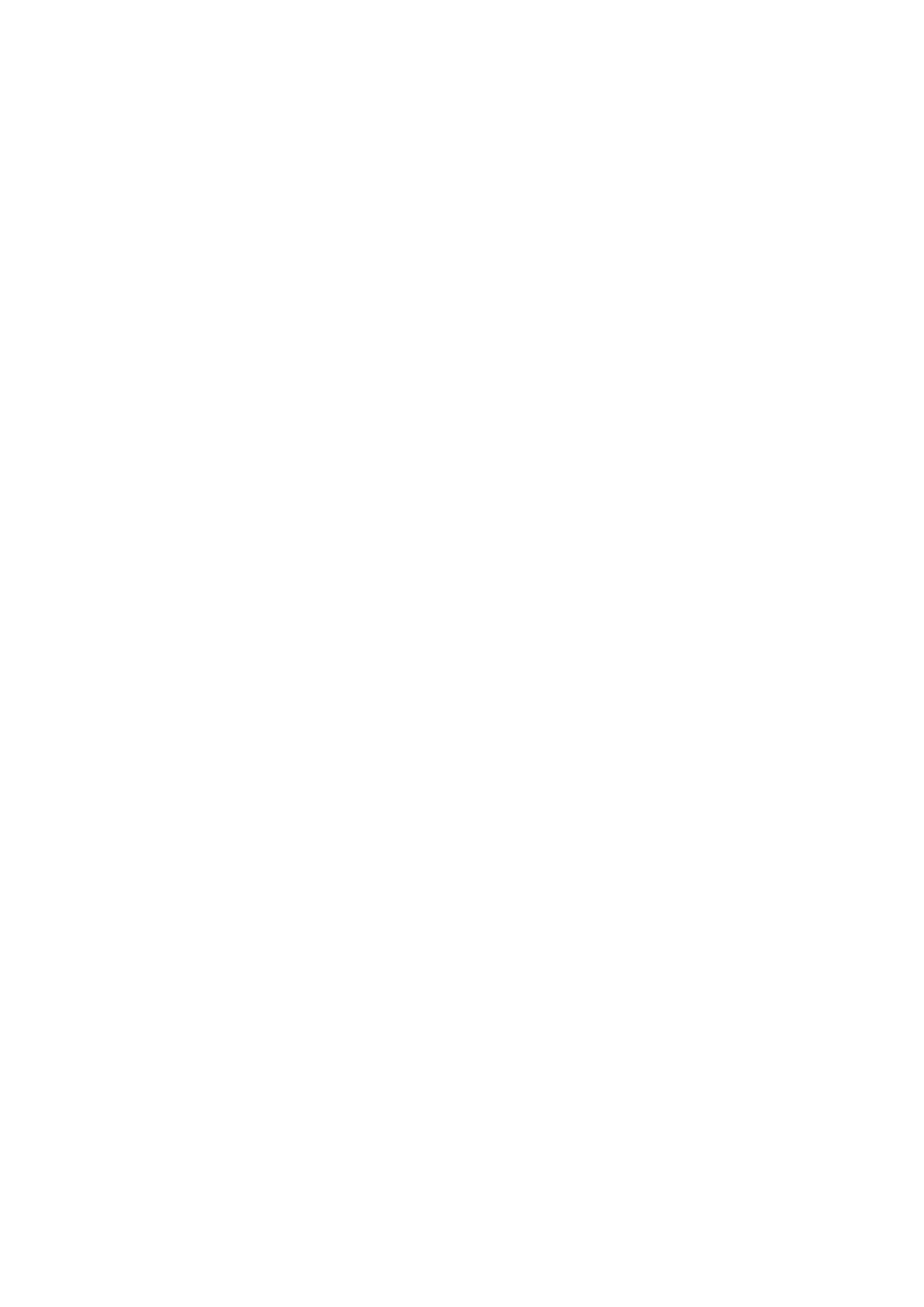# Minutes of the ORDINARY COUNCIL (TOWN PLANNING) MEETING OF THE HUME CITY COUNCIL held on Monday, 23 August 2021 at 7.00PM

Virtual Meeting was livestreamed via www.hume.vic.gov.au

| To: a: Council | Cr Joseph Haweil<br>Cr Jack Medcraft<br>Cr Jarrod Bell<br><b>Cr Trevor Dance</b><br><b>Cr Chris Hollow</b><br>Cr Jodi Jackson<br>Cr Naim Kurt<br>Cr Sam Misho<br>Cr Carly Moore<br>Cr Jim Overend<br>Cr Karen Sherry | Mayor<br>Deputy Mayor                                                                                                                                                                                                                                                                                                                                                                                                                                                                |
|----------------|----------------------------------------------------------------------------------------------------------------------------------------------------------------------------------------------------------------------|--------------------------------------------------------------------------------------------------------------------------------------------------------------------------------------------------------------------------------------------------------------------------------------------------------------------------------------------------------------------------------------------------------------------------------------------------------------------------------------|
| b: Officers    | Ms Sheena Frost<br>Ms Roslyn Wai<br>Mr Hector Gaston<br>Mr Michael Sharp<br>Mr Peter Waite<br>Mr Daryl Whitfort<br>Mr James McNulty<br>Mr Yuri Guzman<br>Mr Michael Sharp<br>Ms Megan Kruger<br>Ms Joanne Grindrod   | <b>Chief Executive Officer</b><br>Director Communications, Engagement and<br>Advocacy<br><b>Director Community Services</b><br>Director Planning and Development<br>Director Sustainable Infrastructure and Services<br><b>Director Corporate Services</b><br><b>Manager Statutory Planning and Building</b><br><b>Control Services</b><br><b>Manager Information Services</b><br><b>Manager Strategic Communications</b><br><b>Manager Governance</b><br>Governance Support Officer |

## Proceedings to be Recorded

The Mayor advised that the Council meeting was being livestreamed on Council's website and that an audio recording of the Council meeting would be made and published to Council's website within 2 working days of the meeting. The Mayor also advised that as Council is the owner of the copyright of the livestream and notwithstanding anything appearing on Council's website, any recording, copying or other use of the livestream is strictly prohibited and would therefore constitute a breach of Council's copyright.

## Gallery Not in Attendance

The Mayor advised that as members of the gallery could not be in attendance at the meeting, any person wishing to make comment to reports listed on the Agenda, had been requested to submit their comments in advance of the meeting. Provided they are compliant with Council's Governance Rules, with the exception of being present at the meeting, these comments would be read out by the Chief Executive Officer.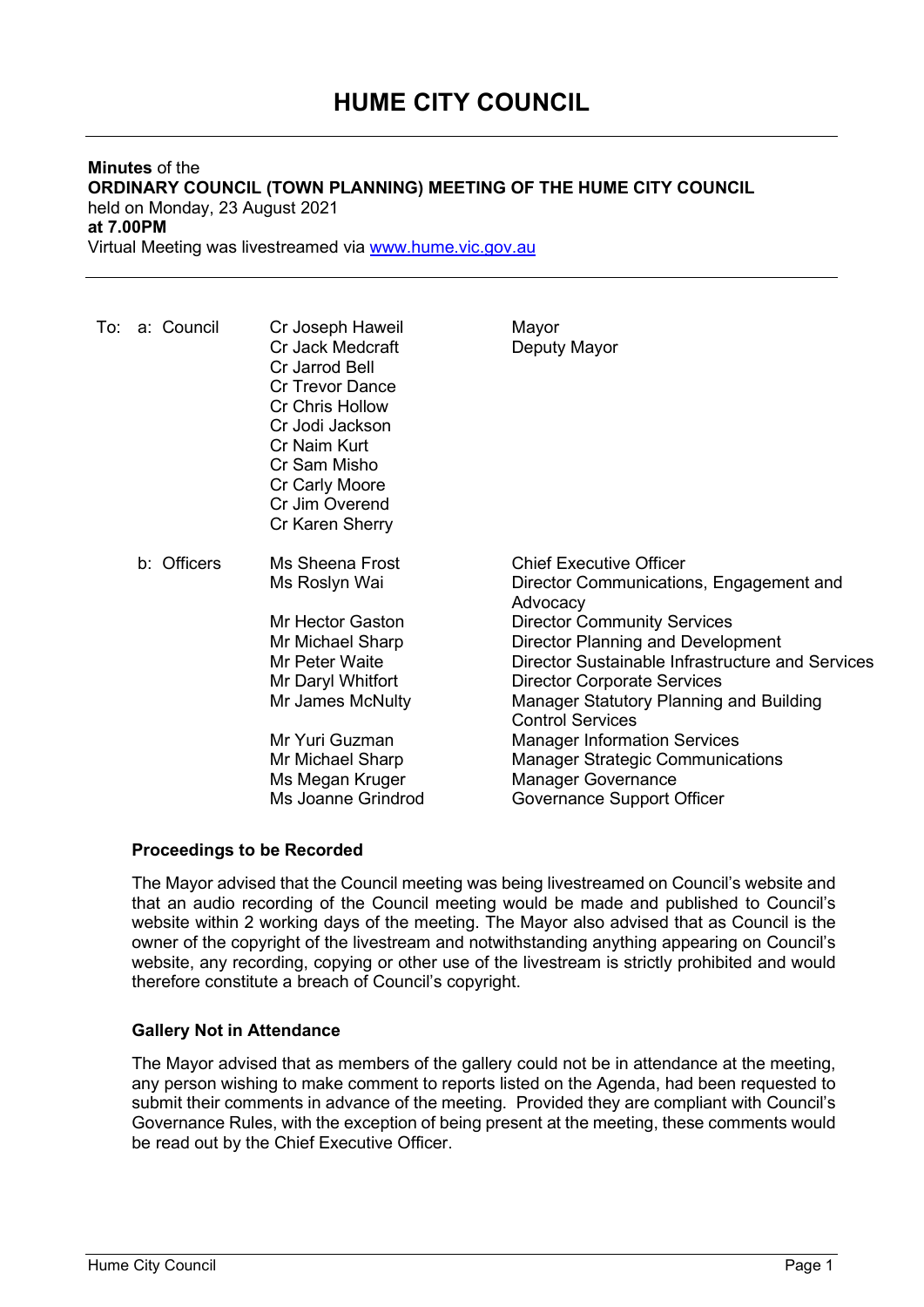## ORDER OF BUSINESS

#### 1. ACKNOWLEDGEMENT OF THE TRADITIONAL CUSTODIANS OF THIS LAND

The Mayor read the following:

"Hume City Council recognises the rich Aboriginal heritage within the municipality and acknowledges the Wurundjeri Woi Wurrung, which includes the Gunung Willam Balluk clan, as the Traditional Custodians of this land.

Council embraces Aboriginal and Torres Strait Islander living cultures as a vital part of Australia's identity and recognises, celebrates and pays respect to the existing family members of the Wurundjeri Woi Wurrung and to Elders past, present and future."

## 2. PRAYER

The Mayor advised that Councillors would normally be asked to stand for the Prayer as a sign of respect, however given that the meeting is being conducted online Councillors would not be required to stand on this occasion.

The Mayor read the following:

"Almighty God, we humbly beseech Thee to vouchsafe Thy blessing upon this Council. Direct and prosper its deliberations to the advancement of Thy glory and the true welfare of the people of the Hume City."

Amen

#### 3. APOLOGIES

Nil

#### 4. DISCLOSURE OF INTEREST

Councillors' attention is drawn to the provisions of the Local Government Act 2020 and Council's Governance Rules in relation to the disclosure of conflicts of interests. Councillors are required to disclose any conflict of interest immediately before consideration or discussion of the relevant item. Councillors are then required to leave the Chamber during discussion and not vote on the relevant item.

Cr Jim Overend declared a conflict of interest, being a direct interest, in item GE547 – Capital Works Report 2020/21 - June 2021 Update, as a company he is associated with has received a contract for a project listed in the Capital Works Report 2020/21.

Cr Jarrod Bell declared a conflict of interest, being a direct interest, in item CC137 - Event Sponsorship Funding Program - Round 2, as he is a Committee member of an organisation who will be a recipient receiving event sponsorship funding.

Cr Jarrod Bell also declared a conflict of interest, being a direct interest, in item SU589 - Conserving our Rural Environment Grant - 2021/22, as he is a Committee member of an organisation who will be a recipient receiving a grant.

#### 5. CONDOLENCE MOTIONS

#### CNM049 MR TOM MILLETT

Moved Cr Jack Medcraft, Seconded Cr Trevor Dance

That Council acknowledge the sad passing of Mr Tom Millett.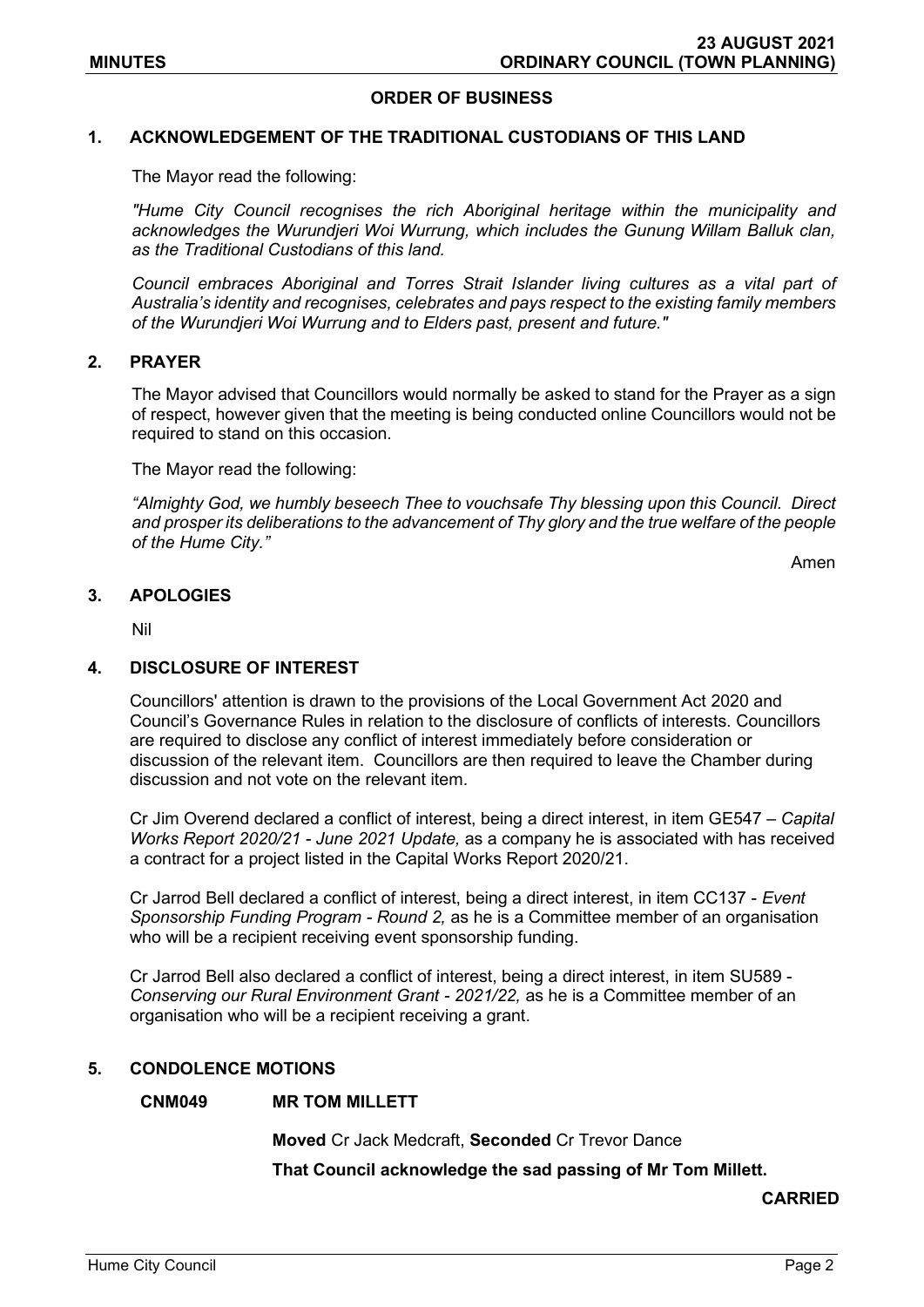## 6. PRESENTATION OF AWARDS

Tonight we acknowledge two Managers who will soon be departing Hume City Council, being Yuri Guzman Manager Information and Technology, and Michael Sinclair Manager Strategic Communications. I would liked to have made these acknowledgements in person but unfortunately this is not possible, however both Yuri and Michael will be presented with Certificates of Appreciation prior to their departures.

## POA147 Certificate of Appreciation – Departing Manager - Yuri Guzman, Manager Information Services

The Mayor read the following in acknowledgement of departing Manager Information Services, Mr Yuri Guzman:

Yuri Guzman has been a trusted and respected leader throughout his 17 years with Hume City Council. As Manager Information Services, Yuri has lead information services functions throughout his time at Hume City Council, but his capability saw additional functions added over time including GIS and Records Management functions, and in more recent times the Digital Initiatives team.

He is well known for his friendly, caring, and collaborative approach to leadership. The list of Yuri's achievements is long. A few of these include the joining of the Sunbury and Broadmeadows office locations into the current Council Administration Building, the creation of a Data Replication Centre, the Information and Communications Technology (ICT) fit out of significant buildings such as Splash, two Hume Global Learning Centres, Town Hall Broadmeadows, and many early years and community facilities.

A recent highlight is Yuri's resilience throughout COVID-19 in leading the mobilisation of more than 600 staff to work remotely, and in supporting his department to adapt to the constantly evolving technology landscape.

Yuri, Council thanks you for your service and wishes you all the very best in your new role..

## POA148 Certificate of Appreciation – Departing Manager - Michael Sinclair, Manager Strategic Communications

The Mayor read the following in acknowledgement of departing Manager Strategic Communications, Mr Michael Sinclair:

Michael Sinclair joined Hume City Council in February 2011 as an Advisor External Communications (Media) and quickly established himself as a trusted advisor to Council and executive for his strategic communications expertise.

With a track record of delivery, Michael has worn many hats including Project Manager, Splash Aqua Park and Leisure Centre Project, Project Manager Town Hall Broadmeadows Redevelopment, Co-ordinator of Strategic Projects, and for the past 18 months has been Manager Strategic Communications.

Michael's creative and innovative approach to projects and initiatives has had a significant influence on the success of Council's internal and external events, and communication and marketing campaigns.

His many achievements have added value to Hume City. Some of these achievements have been recognised through 10 individual and team achievements workplace awards for innovation, collaboration, and respect.

Michael, Council thanks you for your service and wishes you all the very best in your new role..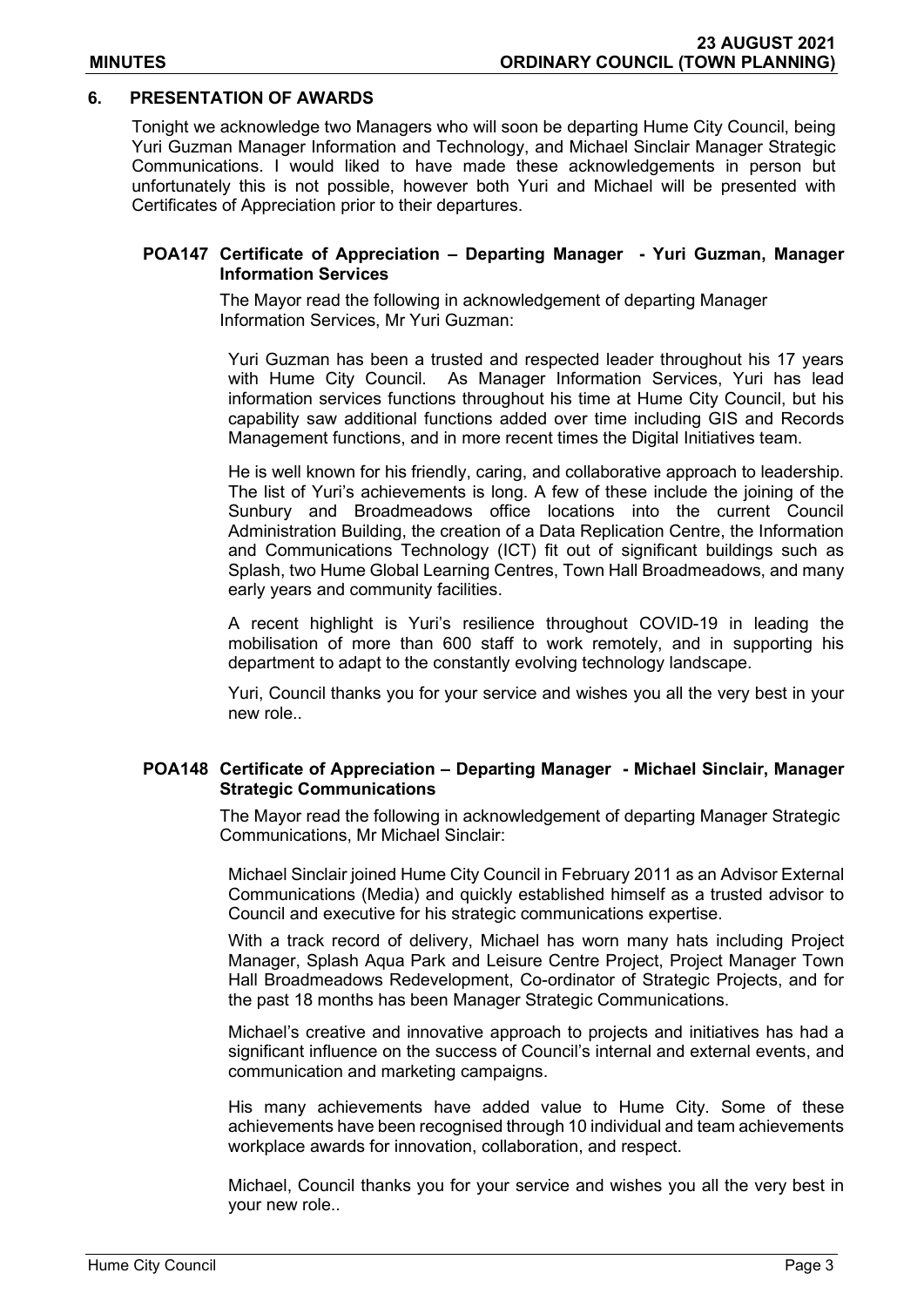# 7. OFFICER'S REPORTS

## Reports Identified as Requiring Individual Discussion

| Report No.   | <b>Report</b> |                                                                                                                                        | Page in<br>Agenda |  |  |  |
|--------------|---------------|----------------------------------------------------------------------------------------------------------------------------------------|-------------------|--|--|--|
| <b>ED044</b> |               | 2020/2021 Hume Libraries Annual Report                                                                                                 |                   |  |  |  |
|              |               | <b>Moved Cr Jarrod Bell, Seconded Cr Sam Misho</b>                                                                                     |                   |  |  |  |
|              | 2.1           | That Council notes the achievements of Hume Libraries as<br>detailed in the Hume Libraries 2020-2021 Annual Report.<br>(Attachment 1). |                   |  |  |  |
|              |               |                                                                                                                                        | <b>CARRIED</b>    |  |  |  |
|              |               |                                                                                                                                        |                   |  |  |  |

| Report No.   | Page in<br><b>Report</b><br>Agenda                                 |
|--------------|--------------------------------------------------------------------|
| <b>HE125</b> | <b>Sporting Uniforms and Equipment Grants Program</b><br>17        |
|              | Moved Cr Chris Hollow, Seconded Cr Carly Moore                     |
|              | That Council endorses the distribution of \$81,254.13 to 43<br>2.1 |

sporting clubs and associations based in Hume City through the Sporting Uniforms and Equipment Grants Program.

CARRIED

| Report No.   | <b>Report</b>                                                                                                                                                                                                                                                                                                                                                             | Page in<br>Agenda |  |  |
|--------------|---------------------------------------------------------------------------------------------------------------------------------------------------------------------------------------------------------------------------------------------------------------------------------------------------------------------------------------------------------------------------|-------------------|--|--|
| <b>CC136</b> | <b>Draft Social Justice Charter</b><br>23                                                                                                                                                                                                                                                                                                                                 |                   |  |  |
|              | <b>Moved Cr Sam Misho, Seconded Cr Naim Kurt</b><br><b>That Council:</b>                                                                                                                                                                                                                                                                                                  |                   |  |  |
|              | by extending the consultation period for an additional two weeks<br>2.1<br>until the 5 <sup>th</sup> October 2021, and to seek the support of more<br>mediators such as religious institutions, sporting clubs schools<br>etc to capture as many people as possible and by extending the<br>consultation period by an additional two weeks to the 5 <sup>th</sup> October |                   |  |  |

2021; and

2.2 following the consultation period consider the final Social Justice Charter at the 16th November 2021 council meeting.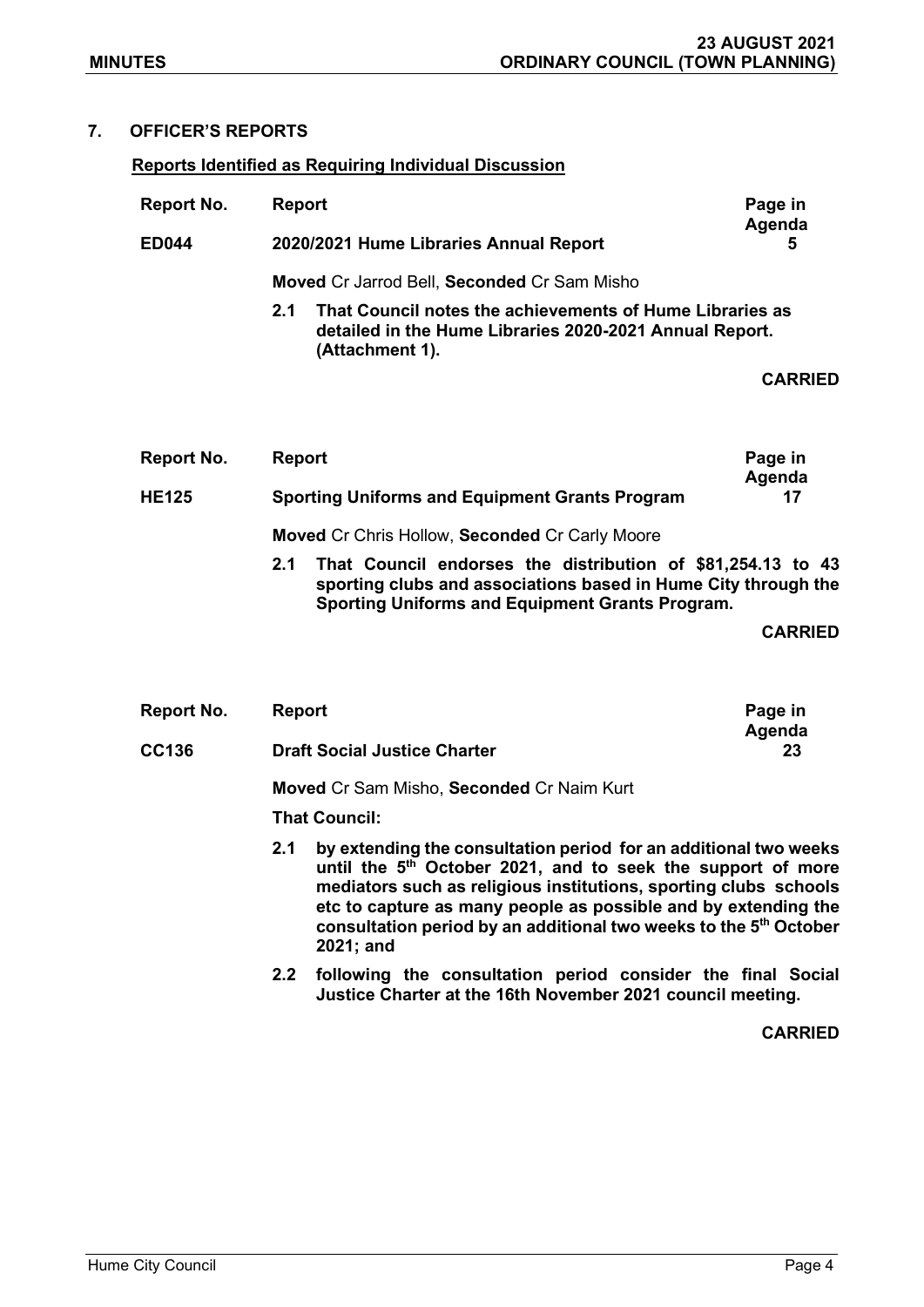#### Report No. Report **Report** Report **Page in**

## CC137 Event Sponsorship Funding Program - Round 2 41

 Cr Jarrod Bell, having declared a conflict of interest, being a direct interest, in item CC137 - Event Sponsorship Funding Program - Round 2, left the meeting after the item was moved, the time being 7:58pm, and did not participate in any discussion on the matter and did not vote on the item.

Moved Cr Carly Moore, Seconded Cr Jack Medcraft

That Council:

- 2.1 Approves funding of \$48,000.00 for Round 2 of the 2021/22 Event Sponsorship Funding Program to be allocated to applicants listed in Attachment 1.
- 2.2 Notes a review of the current Event Sponsorship Funding Program and Sponsorship Policy (POL/174) will be completed prior to the next Event Sponsorship Funding Program.

**CARRIED** 

Agenda

Cr Jarrod Bell returned to the meeting after the vote had been taken on item CC137 - Event Sponsorship Funding Program - Round 2, the time being 8:01pm

| <b>Report No.</b> | <b>Report</b>                                                                                                                                                                                                                                                                                                     | Page in<br>Agenda |
|-------------------|-------------------------------------------------------------------------------------------------------------------------------------------------------------------------------------------------------------------------------------------------------------------------------------------------------------------|-------------------|
| SU582             | 175 Arundel Road, Keilor - amendment to permit P19416<br>to increase wood storage areas, delete and amend<br>conditions and amend plans                                                                                                                                                                           | 49                |
|                   | The Chief Executive Officer read out a submitted statement on behalf of Mr<br>Michael Spillane and Mr Jeffrey Wallace.                                                                                                                                                                                            |                   |
|                   | Moved Cr Jack Medcraft, Seconded Cr Karen Sherry                                                                                                                                                                                                                                                                  |                   |
|                   | That Council, having considered the application on its merits and<br>2.1<br>the objections received, resolves to issue a notice of decision to<br>grant an amendment to the planning permit to increase wood<br>storage areas and delete and amend conditions and plans as per<br>the conditions in Attachment 1: |                   |
|                   |                                                                                                                                                                                                                                                                                                                   | <b>CARRIED</b>    |
| <b>Report No.</b> | <b>Report</b>                                                                                                                                                                                                                                                                                                     | Page in<br>Agenda |
| SU583             | Allot. 2001 Parish of Will Will Rook located off Sunbury<br>Road, Melbourne Airport- use and development of the<br>land to import clean fill                                                                                                                                                                      | 71                |

Moved Cr Jack Medcraft, Seconded Cr Karen Sherry

2.1 That Council, having reviewed the application, resolves to issue a Notice of Decision to Refuse to Grant a Planning Permit for the use and development of the land for importation of clean fill at land located off Sunbury Road, Melbourne Airport (Allot. 2001 Parish of Will Will Rook) subject to the grounds of refusal in Attachment 1.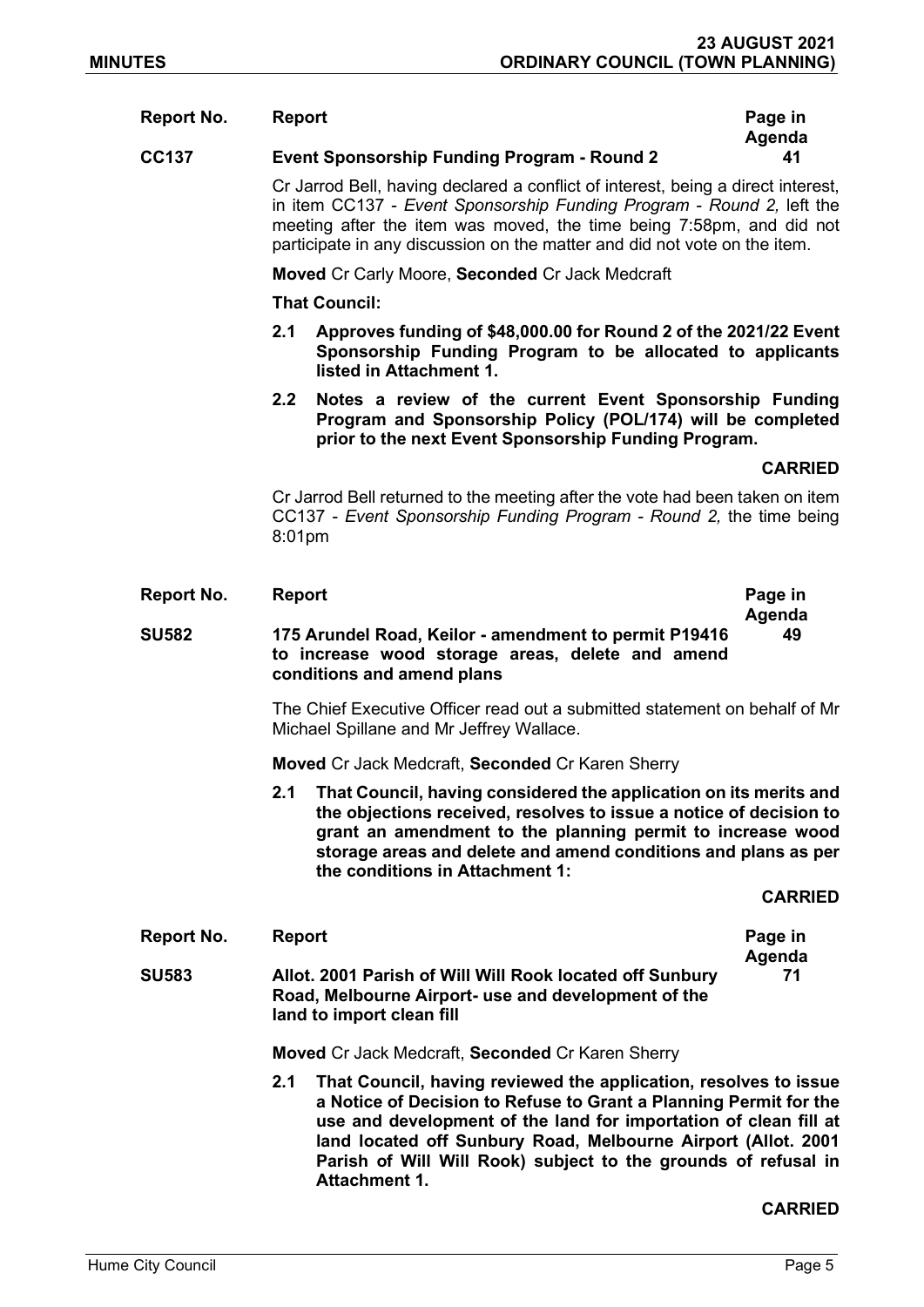| <b>Report No.</b> | <b>Report</b>                                                                                                                                                        | Page in<br>Agenda |  |  |  |
|-------------------|----------------------------------------------------------------------------------------------------------------------------------------------------------------------|-------------------|--|--|--|
| <b>SU586</b>      | <b>Statutory Planning Monthly Report - July 2021</b>                                                                                                                 | 139               |  |  |  |
|                   | Moved Cr Karen Sherry, Seconded Cr Jack Medcraft                                                                                                                     |                   |  |  |  |
|                   | That the report be noted.                                                                                                                                            |                   |  |  |  |
|                   | Cr Sam Misho left the meeting during discussion and prior to the vote on<br>item SU586 - Statutory Planning Monthly Report - July 2021, the time being<br>$8:14$ pm. |                   |  |  |  |
|                   | Cr Sam Misho returned to the meeting before the vote on item SU586 -<br>Statutory Planning Monthly Report - July 2021, the time being 8:15pm                         |                   |  |  |  |
|                   |                                                                                                                                                                      | <b>CARRIED</b>    |  |  |  |
| <b>Report No.</b> | <b>Report</b>                                                                                                                                                        | Page in           |  |  |  |
| <b>SU587</b>      | <b>Re-adoption of Building Control Services Policies</b>                                                                                                             | Agenda<br>155     |  |  |  |
|                   | <b>Moved Cr Karen Sherry, Seconded Cr Carly Moore</b>                                                                                                                |                   |  |  |  |
|                   | That Council adopts the following policies noting a further five-year<br>review period for each:                                                                     |                   |  |  |  |
|                   | 1.<br><b>Half Cost Fencing Policy,</b>                                                                                                                               |                   |  |  |  |
|                   | 2.<br><b>Construct Buildings Over Easement Policy,</b>                                                                                                               |                   |  |  |  |
|                   | 3.<br><b>Combined Allotments Statements Policy, and</b>                                                                                                              |                   |  |  |  |
|                   | Municipal Building Control Intervention Filter Criteria - Risk<br>4.<br><b>Assessment Policy.</b>                                                                    |                   |  |  |  |
|                   |                                                                                                                                                                      | <b>CARRIED</b>    |  |  |  |
| <b>Amendment</b>  |                                                                                                                                                                      |                   |  |  |  |
|                   | Moved Cr Jodi Jackson, Seconded Cr Trevor Dance                                                                                                                      |                   |  |  |  |
|                   | That all references within the Half Cost Fencing Policy to a standard<br>timber paling height of 1630mm, be changed to 1800mm.                                       |                   |  |  |  |
|                   |                                                                                                                                                                      | <b>CARRIED</b>    |  |  |  |
|                   | The substantive motion was then put.                                                                                                                                 |                   |  |  |  |
|                   | That Council adopts the following policies noting a further five-year<br>review period for each:                                                                     |                   |  |  |  |
|                   | 1.<br><b>Half Cost Fencing Policy,</b>                                                                                                                               |                   |  |  |  |
|                   | 2.<br><b>Construct Buildings Over Easement Policy,</b>                                                                                                               |                   |  |  |  |
|                   | 3.<br><b>Combined Allotments Statements Policy, and</b>                                                                                                              |                   |  |  |  |
|                   | Municipal Building Control Intervention Filter Criteria - Risk<br>4.<br><b>Assessment Policy</b>                                                                     |                   |  |  |  |
|                   | That all references within the Half Cost Fencing Policy to a<br>5.<br>standard timber paling height of 1630mm, be changed to<br>1800mm.                              |                   |  |  |  |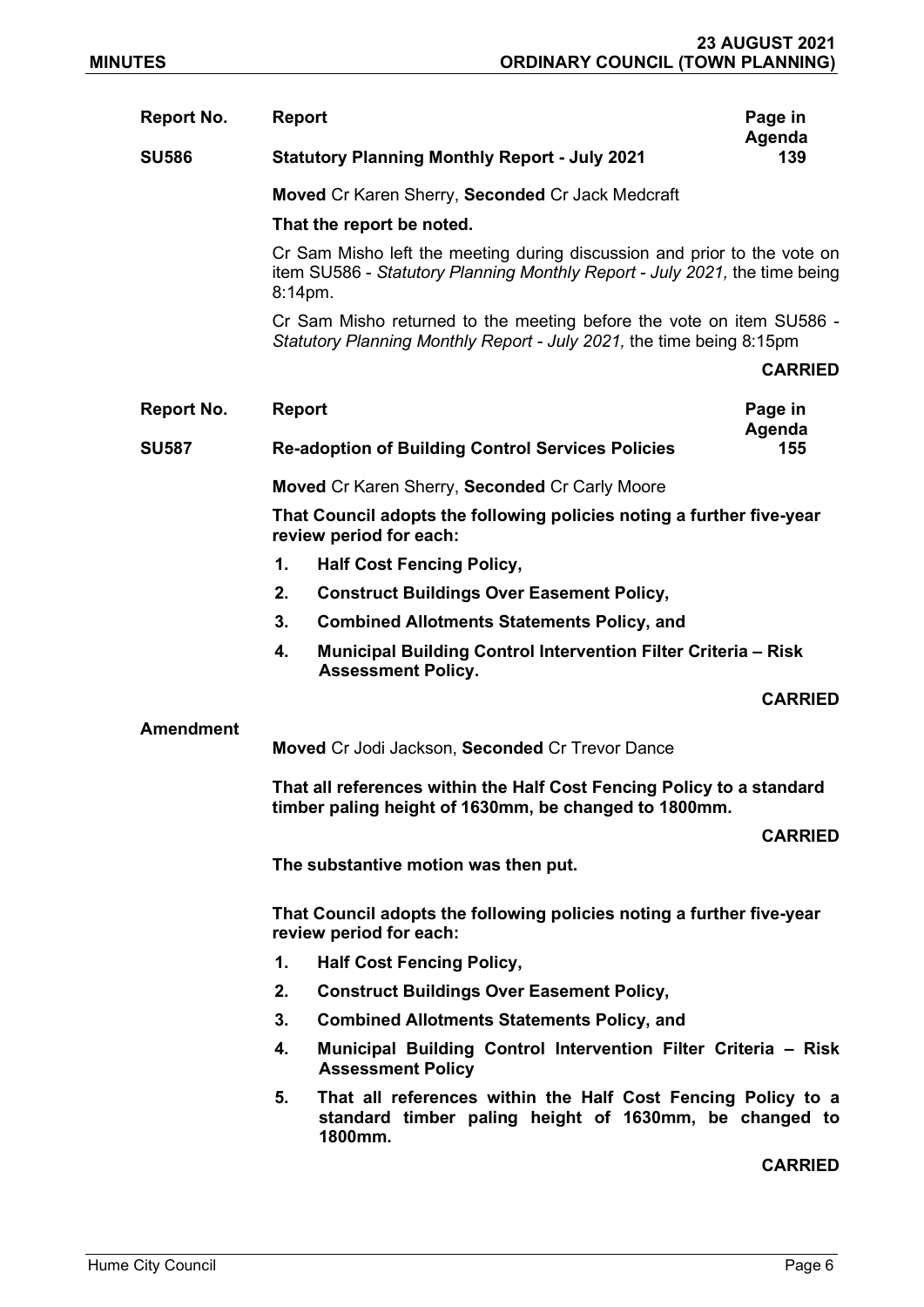Report No. Beport **Report** Report **Page in** Agenda SU588 Planning Scheme Amendment C211 – 2-6 Phillip Street Dallas Abandonment 193

Moved Cr Karen Sherry, Seconded Cr Chris Hollow

That Council:

- 2.1 Provide the proponent of Amendment C211 until 24 December 2021 to enter into a Section 173 Agreement to acknowledge the noise impacts of the Melbourne Airport Environs Overlay on the site and the delivery of public realm upgrades.
- 2.2 Abandon Planning Scheme Amendment C211 in accordance with Section 28 of the Planning and Environment Act 1987 if the Section 173 Agreement referred to in 2.1 is not entered into by the proponent by 24 December 2021.

CARRIED

| Report No.   | Report                                                  | Page in       |
|--------------|---------------------------------------------------------|---------------|
| <b>SU589</b> | <b>Conserving our Rural Environment Grant - 2021/22</b> | Agenda<br>199 |

 Cr Jarrod Bell, having declared a conflict of interest, being a direct interest, in item SU589 - Conserving our Rural Environment Grant - 2021/22, left the meeting after the item was moved, the time being 8:42pm, and did not participate in any discussion on the matter and did not vote on the item

Moved Cr Jack Medcraft, Seconded Cr Jodi Jackson

2.1 That Council approves the allocation of \$312,643.50 to 42 Project Grants in accordance with Attachment 1.

#### CARRIED

 Cr Jarrod Bell returned to the meeting after the vote on item SU589 - Conserving our Rural Environment Grant - 2021/22, the being 8:44pm

| Report No.   | <b>Report</b>                                                                                                                                            | Page in        |  |  |  |
|--------------|----------------------------------------------------------------------------------------------------------------------------------------------------------|----------------|--|--|--|
| <b>SU590</b> | Agenda<br><b>Hume Clean Taskforce Advisory - External Committee</b><br>207<br><b>Members 2021-2023 Recommendations</b>                                   |                |  |  |  |
|              | <b>Moved Cr Carly Moore, Seconded Cr Jodi Jackson</b>                                                                                                    |                |  |  |  |
|              | <b>That Council:</b>                                                                                                                                     |                |  |  |  |
|              | endorses the appointment of seven (7) external Hume Clean<br>2.1<br>Taskforce Advisory Committee members for 2021-2023, as<br>recommended in the report. |                |  |  |  |
|              | 2.2 inform the successful applicants of their appointment to the<br>Hume Clean Taskforce Advisory Committee.                                             |                |  |  |  |
|              |                                                                                                                                                          | <b>CARRIED</b> |  |  |  |

Hume City Council **Page 7**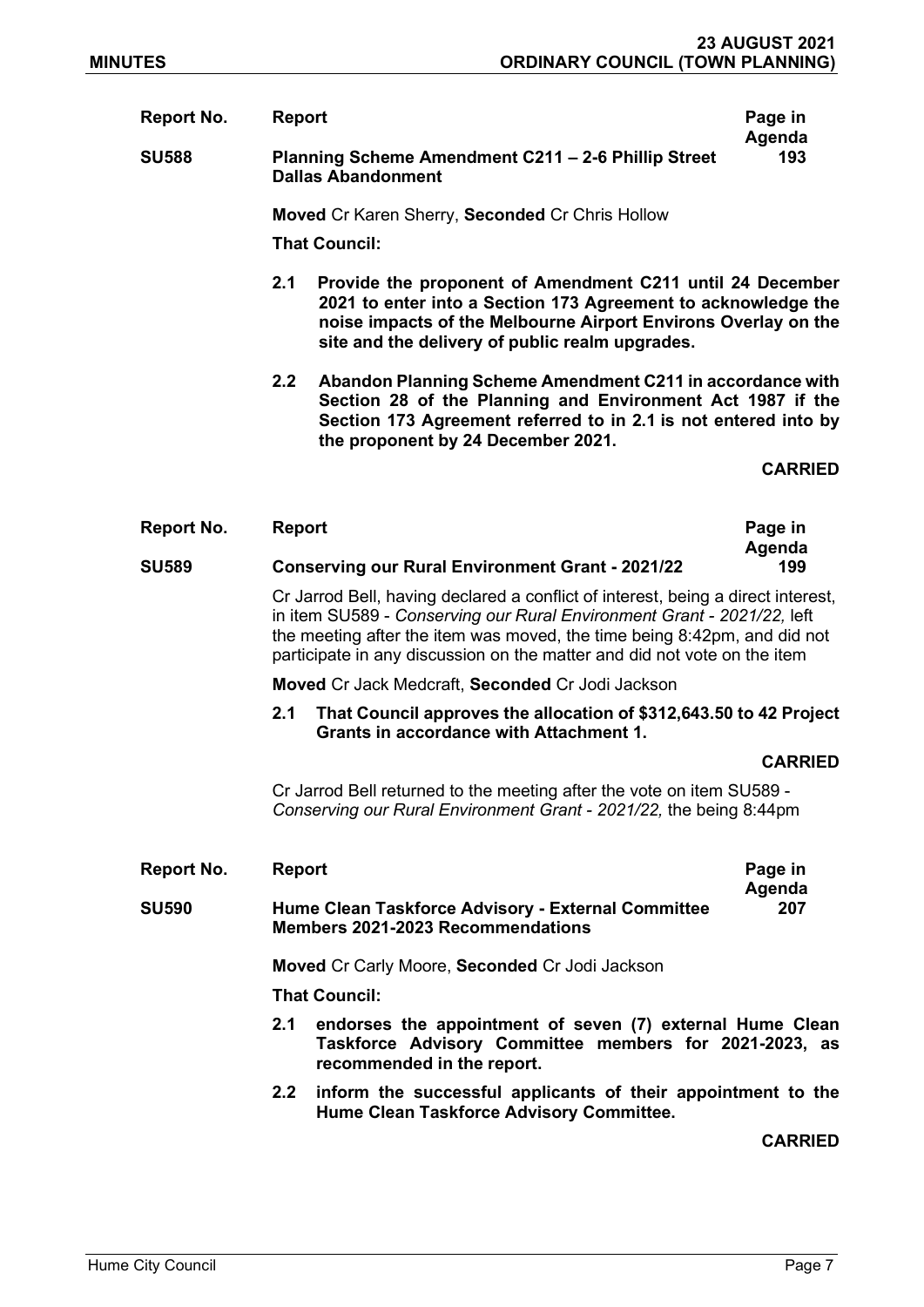| Report No.   | <b>Report</b> |                      |                                                                                                                                                                                                                                                                                                                                                                                                                                                                                                                                                                                                                 | Page in       |  |  |
|--------------|---------------|----------------------|-----------------------------------------------------------------------------------------------------------------------------------------------------------------------------------------------------------------------------------------------------------------------------------------------------------------------------------------------------------------------------------------------------------------------------------------------------------------------------------------------------------------------------------------------------------------------------------------------------------------|---------------|--|--|
| <b>GE544</b> |               |                      | Naming Proposal - Kathleen Aitken Park                                                                                                                                                                                                                                                                                                                                                                                                                                                                                                                                                                          | Agenda<br>211 |  |  |
|              |               |                      | Moved Cr Jarrod Bell, Seconded Cr Jack Medcraft                                                                                                                                                                                                                                                                                                                                                                                                                                                                                                                                                                 |               |  |  |
|              | 2.1           | <b>THAT Council:</b> |                                                                                                                                                                                                                                                                                                                                                                                                                                                                                                                                                                                                                 |               |  |  |
|              |               | 2.1.1                | notes the results of the community consultation process<br>on the proposal to officially name the park which is<br>bound by The Avenue, Lauriston Way and Parkview Drive<br>in Sunbury, the Kathleen Aitken Park;                                                                                                                                                                                                                                                                                                                                                                                               |               |  |  |
|              |               | 2.1.2                | endorses the proposal to officially name the park which<br>is bound by The Avenue, Lauriston Way and Parkview<br>Drive in Sunbury, the Kathleen Aitken Park                                                                                                                                                                                                                                                                                                                                                                                                                                                     |               |  |  |
|              |               | 2.1.3                | submits the name Kathleen Aitken Park to the Registrar<br>of Geographic Names for their consideration and<br>approval;                                                                                                                                                                                                                                                                                                                                                                                                                                                                                          |               |  |  |
|              |               | 2.1.4                | notes that if it endorses this naming proposal, any<br>individual who lodged an objection to the proposal<br>during the community consultation process, and who<br>have provided Council with their contact details, will be<br>advised of their right to appeal Council's decision<br>directly to the Registrar of Geographic Names;                                                                                                                                                                                                                                                                           |               |  |  |
|              |               | 2.1.5                | notes that the community will be advised of Council's<br>decision on whether to endorse this naming proposal,<br>which will consist of sending correspondence directly to<br>the same 103 directly affected property owners and<br>residents who originally received a consultation pack on<br>this proposal, and by placing a notice on Council's<br>website;                                                                                                                                                                                                                                                  |               |  |  |
|              |               | 2.1.6                | notes that Council officers will continue to consult with<br>the relevant Traditional Owners Group to identify an<br>alternative location where it may be suitable to propose<br>using the name of Bungarim, which was an alternative<br>name that was submitted during the community<br>consultation process but which Council cannot consider<br>using at this time because agreement to use the name<br>has not yet been received from the relevant Traditional<br>Owners Group, either for the name of a park or another<br>suitable feature that can be officially named under the<br><b>Naming Rules.</b> |               |  |  |
|              |               |                      | Cr Sam Misho left the meeting during discussion and prior to the vote on<br>item GE544 - Naming Proposal - Kathleen Aitken Park, the time being                                                                                                                                                                                                                                                                                                                                                                                                                                                                 |               |  |  |

8:48pm.

# **CARRIED**

Cr Sam Misho returned to the meeting after the vote on item GE544 - Naming Proposal - Kathleen Aitken Park, the time being 8:49pm, and did not vote on the item.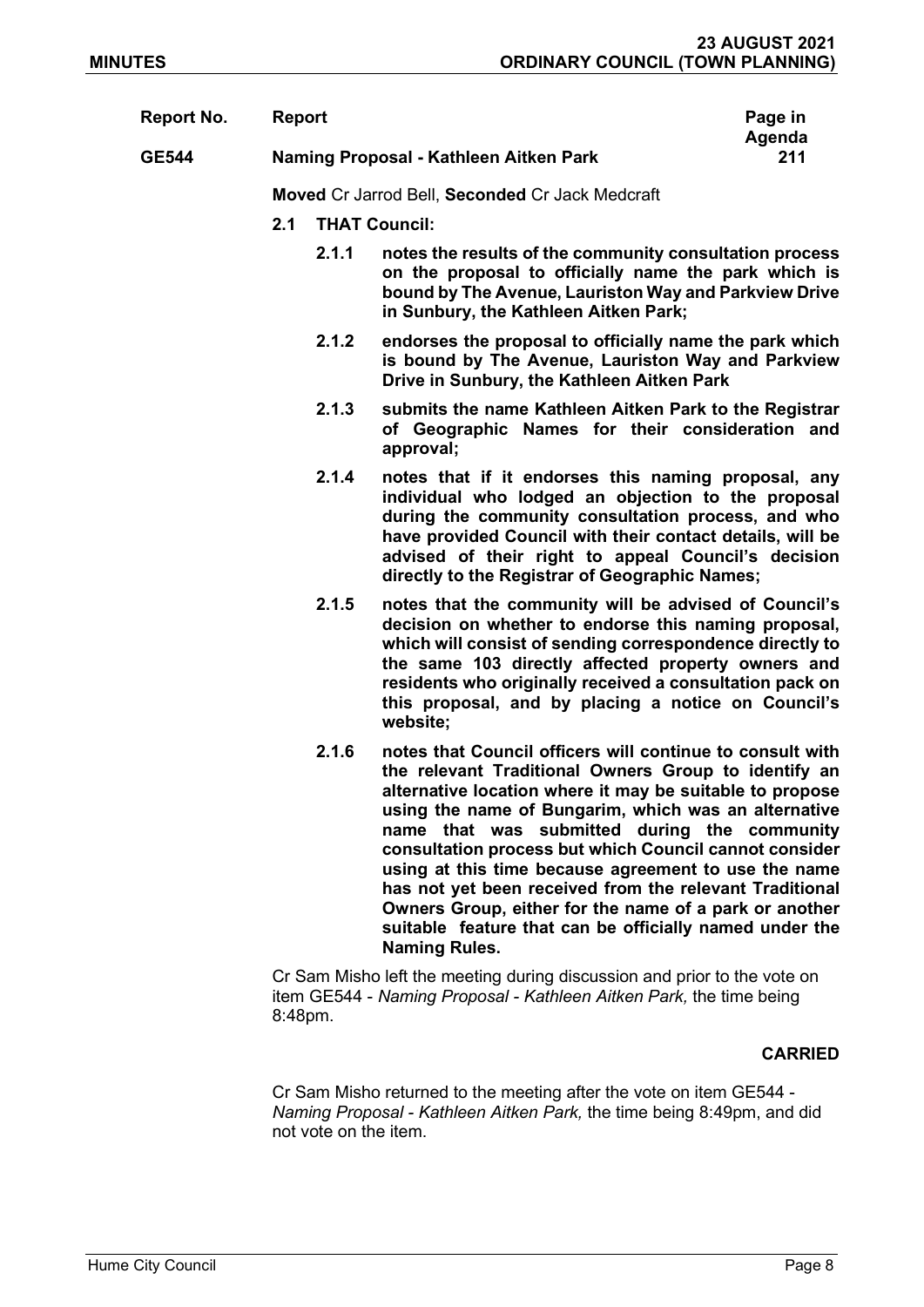| <b>Report No.</b><br><b>GE545</b> | <b>Report</b> |                                                        | Proposal to Name Sunbury Oval Number 3 at Boardman<br><b>Reserve in Honour of Dennis McIntyre</b>                                                                                                     | Page in<br>Agenda<br>227 |
|-----------------------------------|---------------|--------------------------------------------------------|-------------------------------------------------------------------------------------------------------------------------------------------------------------------------------------------------------|--------------------------|
|                                   |               | <b>Moved Cr Jack Medcraft, Seconded Cr Jarrod Bell</b> |                                                                                                                                                                                                       |                          |
|                                   | 2.1           | <b>That Council:</b>                                   |                                                                                                                                                                                                       |                          |
|                                   |               | 2.1.1                                                  | notes the results from community consultation on the<br>proposal to officially name Sunbury Oval Number 3 at<br><b>Boardman Reserve the Dennis McIntyre Oval;</b>                                     |                          |
|                                   |               | 2.1.2                                                  | endorses the proposal to officially name Sunbury Oval<br>Number 3 at Boardman Reserve the Dennis McIntyre<br>Oval;                                                                                    |                          |
|                                   |               | 2.1.3                                                  | submits the name Dennis McIntyre Oval as the official<br>name for Sunbury Oval Number 3 at Boardman Reserve<br>to the Registrar of Geographic Names Victoria for their<br>consideration and approval; |                          |
|                                   |               | 2.1.4                                                  | notes that the community will be advised of Council's<br>decision on whether to endorse this naming proposal by<br>placing a notice on Council's website.                                             |                          |
|                                   |               |                                                        |                                                                                                                                                                                                       | <b>CARRIED</b>           |

| <b>Report No.</b> | <b>Report</b>                                                                                                                                                                                    | Page in<br>Agenda |  |  |  |
|-------------------|--------------------------------------------------------------------------------------------------------------------------------------------------------------------------------------------------|-------------------|--|--|--|
| <b>GE547</b>      | Capital Works Report 2020/21 - June 2021 Update                                                                                                                                                  | 253               |  |  |  |
|                   | Cr Jim Overend, having declared a conflict of interest, being a direct interest,<br>in item GE547 – Capital Works Report 2020/21 - June 2021 Update, left the<br>meeting, the time being 8:53pm, |                   |  |  |  |
|                   | Moved Cr Karen Sherry, Seconded Cr Jarrod Bell                                                                                                                                                   |                   |  |  |  |
|                   | That the report be received and noted.                                                                                                                                                           |                   |  |  |  |
|                   |                                                                                                                                                                                                  | <b>CARRIED</b>    |  |  |  |
|                   | Cr Jim Overend returned to the meeting after the vote on item GE547 -<br>Capital Works Report 2020/21 - June 2021 Update, the time being 8:56pm.                                                 |                   |  |  |  |
| Report No.        | <b>Report</b>                                                                                                                                                                                    | Page in<br>Agenda |  |  |  |
| GE549             | <b>Correspondence received from or sent to Government</b><br><b>Ministers or Members of Parliament - July 2021</b>                                                                               | 433               |  |  |  |
|                   | Moved Cr Jodi Jackson, Seconded Cr Jack Medcraft                                                                                                                                                 |                   |  |  |  |
|                   | That Council notes this report on correspondence received from or<br>sent to Government Ministers or Members of Parliament.                                                                      |                   |  |  |  |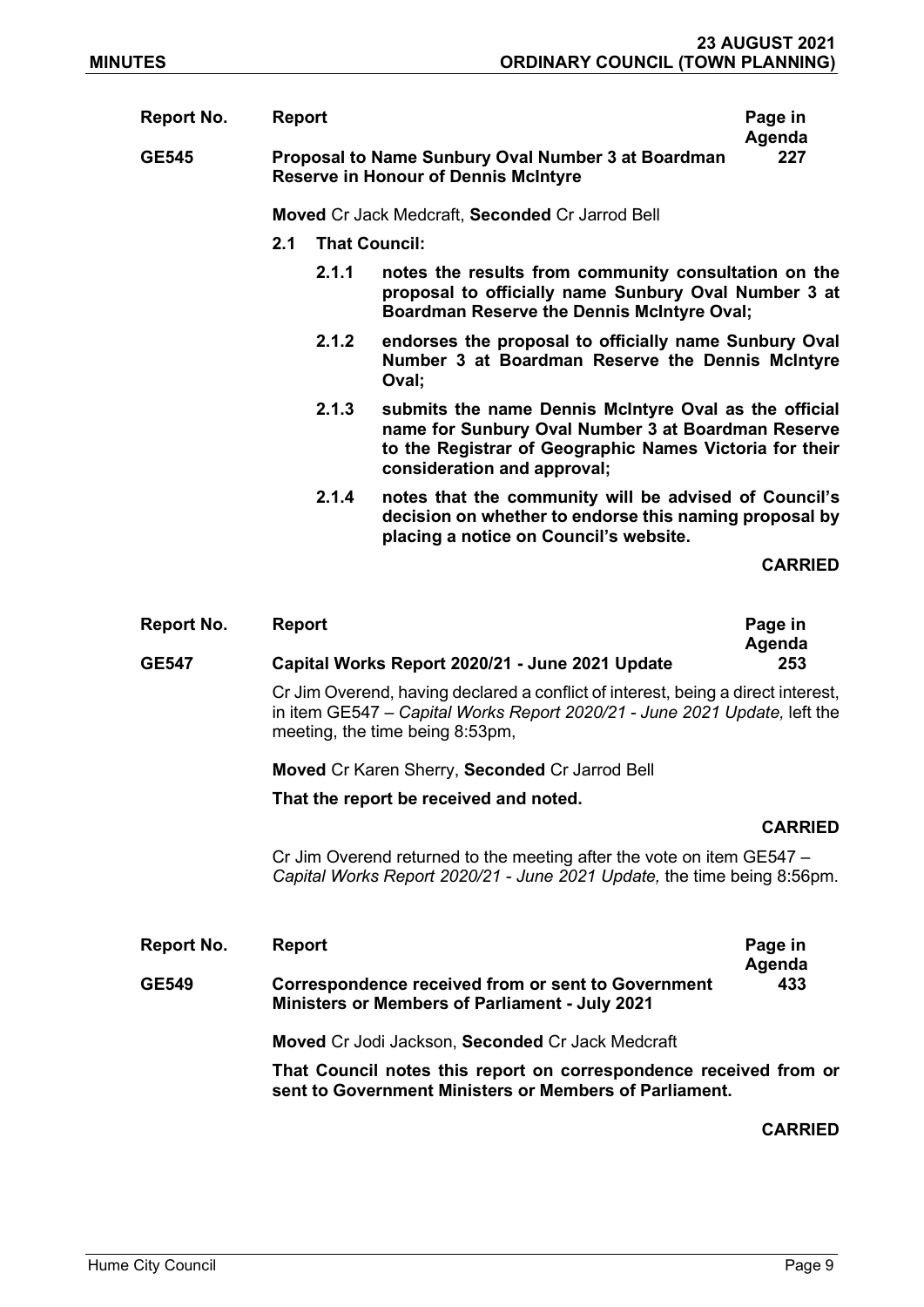## Reports Not Otherwise Dealt With

| <b>Report No.</b> | <b>Report</b>                                                                    | Page in<br>Agenda |
|-------------------|----------------------------------------------------------------------------------|-------------------|
| <b>SU584</b>      | 9 Pitman Street, Craigieburn - the<br>development of a second dwelling on a lot. | 83                |
| <b>SU585</b>      | 6 Rangeview Close, Mickleham - Variation of<br><b>Restrictive Covenant</b>       | 109               |
| <b>GE546</b>      | Rate Arrears as at 30 June 2021                                                  | 235               |
| <b>GE548</b>      | Council Plan 2017-2021 (2020/21 Actions) -<br><b>Final Progress Report</b>       | 267               |

Moved Cr Jack Medcraft, Seconded Cr Chris Hollow

be adopted.

## CARRIED

| <b>Report No.</b> | <b>Report</b>                                                                                                                                                                                                                                                   |                                                              | Page in        |  |
|-------------------|-----------------------------------------------------------------------------------------------------------------------------------------------------------------------------------------------------------------------------------------------------------------|--------------------------------------------------------------|----------------|--|
| <b>SU584</b>      | 9 Pitman Street, Craigieburn - the development of a<br>second dwelling on a lot.                                                                                                                                                                                |                                                              | Agenda<br>83   |  |
|                   | <b>Moved Cr Jack Medcraft, Seconded Cr Chris Hollow</b>                                                                                                                                                                                                         |                                                              |                |  |
|                   | That Council, having reviewed the application, resolves to issue a<br>Notice of Decision to Refuse to Grant a Planning Permit for the<br>development of a second dwelling at 9 Pitman Street, Craigieburn<br>subject to the grounds of refusal in Attachment 1. |                                                              |                |  |
|                   |                                                                                                                                                                                                                                                                 | <b>CARRIED</b>                                               |                |  |
| <b>Report No.</b> | <b>Report</b>                                                                                                                                                                                                                                                   |                                                              | Page in        |  |
|                   |                                                                                                                                                                                                                                                                 |                                                              | Agenda         |  |
| <b>SU585</b>      | 109<br>6 Rangeview Close, Mickleham - Variation of Restrictive<br>Covenant                                                                                                                                                                                      |                                                              |                |  |
|                   | <b>Moved Cr Jack Medcraft, Seconded Cr Chris Hollow</b>                                                                                                                                                                                                         |                                                              |                |  |
|                   | 2.1<br>That Council, having considered the application on its merits and<br>the objections received, resolves to issue a Notice of Decision to<br>Refuse a Planning Permit for the Variation of Restrictive<br><b>Covenant at 6 Rangeview Close, Mickleham.</b> |                                                              |                |  |
|                   |                                                                                                                                                                                                                                                                 |                                                              | <b>CARRIED</b> |  |
| Report No.        | <b>Report</b>                                                                                                                                                                                                                                                   |                                                              | Page in        |  |
| <b>GE546</b>      | Rate Arrears as at 30 June 2021                                                                                                                                                                                                                                 |                                                              | Agenda<br>235  |  |
|                   | <b>Moved Cr Jack Medcraft, Seconded Cr Chris Hollow</b>                                                                                                                                                                                                         |                                                              |                |  |
|                   | 2.1<br>That the Rate Arrears Report as at 30 June 2021 be received and<br>noted.                                                                                                                                                                                |                                                              |                |  |
|                   | 2.2                                                                                                                                                                                                                                                             | That Council continues to support the community during these |                |  |

2.2 That Council continues to support the community during these difficult and uncertain times with the implementation of realistic payment plans.